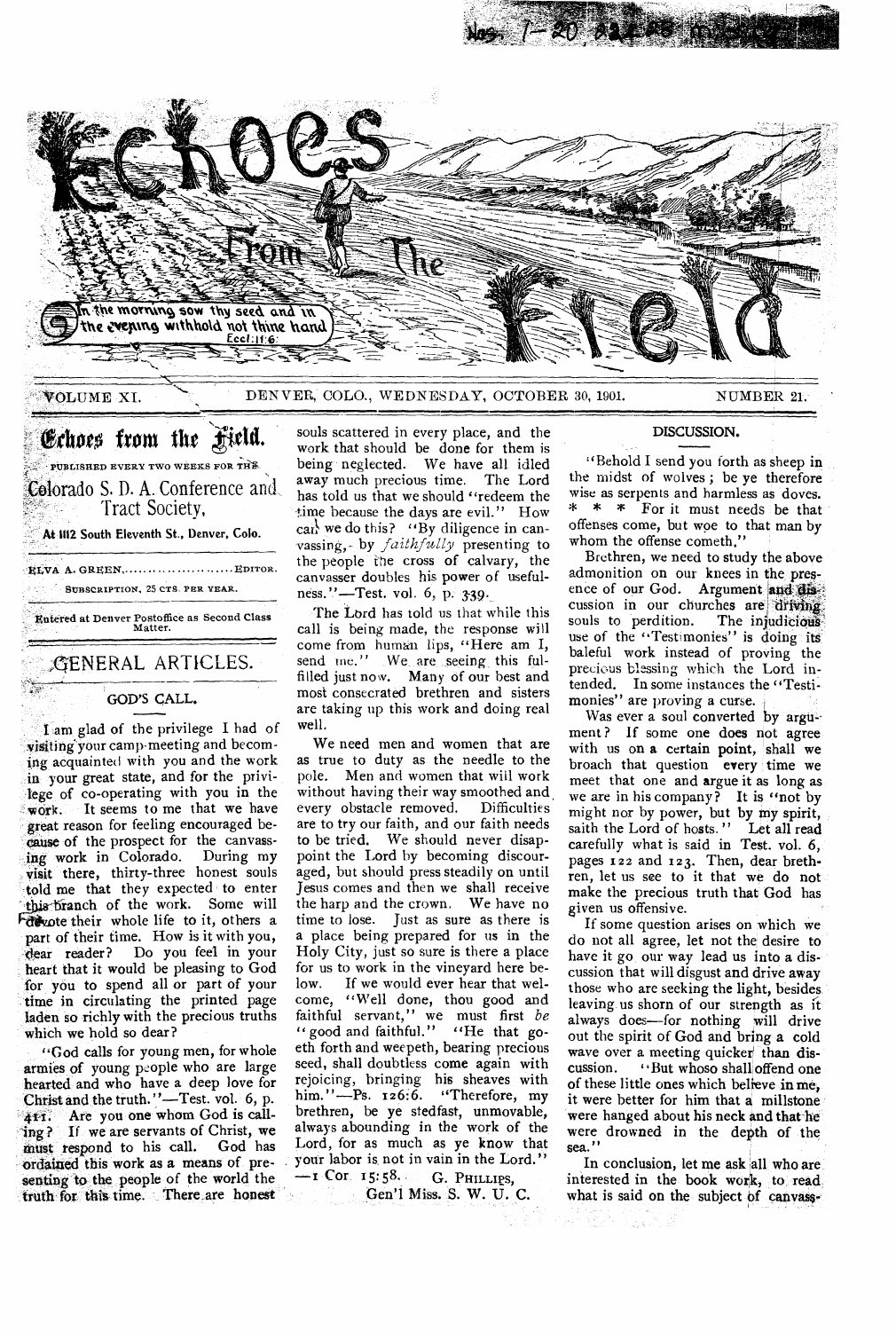ing in "Test." vol. 6. There are some sentences there which should interest my ministering brethren. I trust they will read it. May we all learn to be wise as serpents, and harmless as doves. M. MACKINTOSH.

#### WHO WILL HELP ?

DEAR ECHOES FAMILY.—Let me have a little visit with you this evening. Do you know that the long evenings are here, and many people would like some good book to read? The holiday week will soon be here and hundreds of dollars will be spent for gifts. Now is the time to take orders for that time. I am sure but few of our people are where they could not sell at least one book. You will say, "I would not think of selling *any* if I could not sell *more than one ;"* but think of it just a moment. Should one half of our people in Colorado sell one book each, we would get out about one thousand books, and by so doing would get *some*  truth before many times that number of people.

Come, dear ones, let us take up this work at once, and sell one or more of our good books. It would pay you to do it, I am sure. I speak that which I know and I have tried. Elder M. Mackintosh would like to hear from you and would like to help you in the book work. There is no better work in all the earth than to place good books in the hands of our neighbors. G. F. WATSON.

## FIELD REPORTS.

### Paonia.

Elder States writes: "We are having our usual attendance at Sabbathschool and other services. Our meetings at present are held in our house, but we need larger quarters. Yesterday one Methodist lady was present whose sister is a prominent Adventist in Nebraska, and she is somewhat interested."

#### Scandinavian Work in Denver.

Our tent meetings are closed. The Lord has been with us and blessed our<br>efforts. While the immediate results While the immediate results are not as large as we would like to see, still we are thankful that they are what they are. Five precious souls have accepted the truth, and others are in the valley of decision.

We have now rented a hall on Downing avenue, where we expect to continue the meetings. We know there are many honest souls that will accept the truth when they have an opportunity to hear it. Pray that God may bless the Scandinavian work in this city. S. F. Svensson.

## Wray.

We enjoyed a good meeting Oct. 5th, although the day was stormy and but few were present. Those who came felt the presence of the Lord and enjoyed much of his ,blessing. They were encouraged to do more for the blessed Master in the future than in the past. There was no minister with us on this occasion, but the good Lord always meets with us. We can worship him when few in number and without a minister, and He is just as ready and willing to grant His blessing.

MRS. ANNA MORTON,

#### Clerk.

### Durango.

After the close of the State campmeeting, I went to my home in Sali $\ddot{\theta}$ a, remaining there a few days, prior to moving my family to Durango.

Since coming here we have had some embarrassing things to face. A few clays-after my family arrived, our little boy broke out with scarlet fever. A part of my family is under quarantine.

I found the light of these people burning at a very low ebb. They had not met regularly since July; had given up the Sabbath-school, and place of meeting, which we have again secured. We have organized the Sabbath-school and are at work again.

Last Sabbath there were twentyeight present and the Lord came in and blessed in every service.

I am trying to do what I can in the way of holding Bible readings, preaching and visiting with the people. I will say, brethren, my courage and hope in the Lord is good. Pray for<br>the work here. WM. KENNEDY. WM. KENNEDY.

#### Cedar Rapids, Iowa.

We left Denver, Sept. 18, and arrived the next night at 9:3o in Des Moines, Iowa, remaining about one week there with my brother. We had the privilege on the Sabbath, Sept. 2rst. of meeting with the church there and of speaking to a goodly number of the brethren and sisters. While in Des Moines we had the privilege of making the acquaintance of the workers in the Iowa Tract Society office and the Sanitarium. <sup>of</sup> We were also pleased to meet Elder L. F. Trubey who called at the office while we were there.

I am now engaged in the canvassing work here in Cedar Rapids, working with "Heralds of the Morning" and "Marvel of Nations." The Lord is blessing me in this work; I am able to take many orders and to meet with the people and talk with some of them who<br>desire to know the truth. It is a desire to know the truth. blessed work. If our brethren and sisters only knew the blessings there. are in the canvassing work  $I$  am sure more of them would be engaged in it. Now is a good time to canvass, just before the holidays. I am expecting to hold a series of meetingg here soon. We have a good company of about fifty who love the truth. The quarterly meeting was held last Sabbath. The Lord came very near. I ask the prayers of the brethren and sisters in Colorado for my work in this place. G. W. ANGLEBARGER.

#### The Last Camp-Meeting of the Season.

This meeting, according to appointment, was held at Montrose, Oct. 4, 1901. We hoped that by having this meeting so late in the season, the fall work would be over and a large number of our people would be present, but not so. From early spring until winter sets in our people on the West side are just as busy as they can be. So it appears that large gatherings of our people on the West side is a thing of the past. Thus we were disappointed in the number of our people, but not in the spirit that pervaded the entire meeting. Never have I enjoyed more of the blessing of the Lord in presenting his truth than at this meeting, and this was true also of Elders Mackintosh, Wilcox and States. One feature of the meeting of which I must speak was the work for the youth and children. This work was in the hands of F. M. Wilcox and Miss Mabel Jeffary. Many children from the city came in to the meetings, and some of them gave themselves to the Lord as far as they understood the term. The two teachers of the children were happy in their work and God blessed them much. All who attended this camp-meeting were greatly helped, and all returned to their homes with brighter hopes in the work of the Lord. There are many openings on the Western slope for good faithful work, and I hope soon to return and fill some of these urgent calls for help.

May I have the prayers of all the.<br>CHOES family. G. F. W. ECHOES family.

"Those who profess to be Christians, yet do not act as Christ would were he in their place, greatly injure the cause of God. *"—(Review.*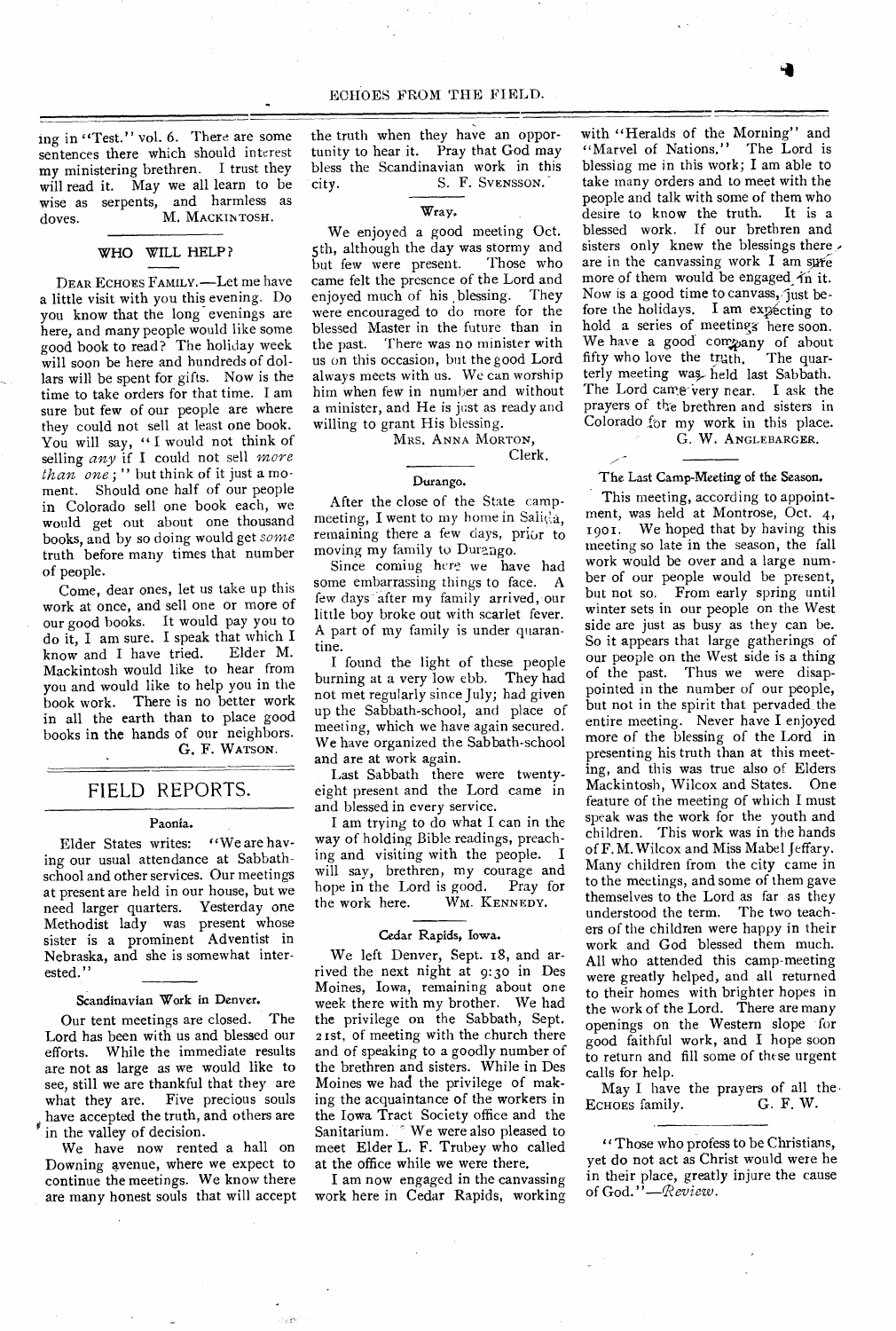## THE SABBATH SCHOOL. Conducted by MRS. G. F. WATSON.

#### Program for Sabbath-School Convention.

We give below the promised pro-<br>am for the local convention. We gram for the local convention. hope that every school will appreciate the importance and value of this work and at once take steps to carry the plan into el<sup>f</sup>ect.

Two programs are given from which a choice may be made according to the needs of the school. They are fresh from the office of the General Secretary, Sister L. Floxa Plummer, and we send them to you as they are.

Remember that programs are in-<br>tended to be purely herpful and suggestive and can be altered in any way to suit the needs of each scheel. H.

Program, No. 1.

10:00—10:15, Opening Exercises.

- $10:15$ -10:20, Address by the Super intendent.
- ro: 20-10: 30, "Importance of Searching the Scriptures."

10:30-10:45, Discussion.

Music.

1o: 50—ir :oo, "Co-operation of Parents and Teachers "

11:00-11:15, Discussion.

Intermission.

11:30-12:30, "Treatment of Erring Pupils."

"Considering thyself lest thou also be tempted."

I. What is meant by erring pupils; in what do they err ?

2. What is generally the cause of pupils being unruly ?

3. Does it do any good to scold or call them unruly ?

4. What lessons may teachers learn from erring pupils?

5. How young may children be addressed on the subject of personal religion?

6. What responsibility rests upon members of the Sabbath-school when a child is converted ?

7. How can we really help a tried and tempted child ?

8. What personal experience have you had in this line of work ?

Noon Intermission.

2:00-2:15, Opening Exercises.

2:15-2:25, "Danger of Formalism.''

2:25-2:40, Discussion.

 $2:40-2:55$ , "Our Chart," by the Children.

Children. 2:55-3:05, "Suggestions on Primary

Work."  $3:05-3:20$ , Discussion.<br>Music.

Music.

3:05-3:20, Discussion.<br>
Music.<br>
3:35-3:45, "Singing in the Sabbath-<br>
school."

3:45-4:00, Discussion.

- 4:00-4:10, "Need of Consecrated Teachers."
- $4: 10 4: 25$ , Discussion.
- 4:25-4:3o, Closing Song.
- Program for Sabbath-School Convention.— No. 2. 15 Minutes, Opening Exercises.<br>10 ... ... ... The Object of the TO "The Object of the Sabbath-School."  $\begin{array}{ccc} \n\text{15} & \n\text{16} & \text{Discussion.} \\
\text{17} & \text{18} & \text{19} \\
\text{18} & \text{19} & \text{19}\n\end{array}$ 10 " "How May We Become Successful Teachers ?" 15 "Discussion. Intermission.  $\frac{1}{5}$   $\frac{1}{6}$   $\frac{1}{6}$   $\frac{1}{6}$   $\frac{1}{6}$   $\frac{1}{6}$   $\frac{1}{6}$   $\frac{1}{6}$   $\frac{1}{6}$   $\frac{1}{6}$   $\frac{1}{6}$   $\frac{1}{6}$   $\frac{1}{6}$   $\frac{1}{6}$   $\frac{1}{6}$   $\frac{1}{6}$   $\frac{1}{6}$   $\frac{1}{6}$   $\frac{1}{6}$   $\frac{1}{6}$   $\frac{1}{6}$   $\frac{1}{6}$   $\frac{1}{15}$  An Exercise for Children. ro "The Needs of Our School." 15 " Discussion. 15 Opening the Question Box.

#### SUGGESTIONS.

Take plenty of time to plan for your  $cosh$  vention. If there are neighboring schools, invite them to attend and assign their workers a place on your program. If there is no other school near enough to attend, carry out your<br>plans with your own workers. Select plans with your own workers. a suitable person to write a paper on each topic you choose. It is usually best also to appoint some one to open the discussion. These persons should be notified at least two weeks before<br>the Convention is held. Encourage the Convention is held. each one to give thought and time to<br>the preparation of his paper. The the preparation of his paper. Superintendent should be careful not to occupy more than his share of the time, but he should also be tactful in not allowing the program to drag, and everything should be done promptly and spiritedly.

Be sure that your Question Box is provided with questions. It will be well to arrange for a few beforehand, to use in case the members present do<br>not furnish enough. Such questions not furnish enough. as the following are always proper and usually helpful: "How can we secure a more prompt and regular attend-<br>ance?" "What can we do to interest "What can we do to interest those not of our faith in our school?" "How can we get the members to study the lessons more thoroughly."

A secretary should be appointed to keep the minutes of the Convention and send as full a report as possible to your State Sabbath.school Secretary.

" Study to show thyself approved unto God." "In multitude of counsellors there is safety." "If any of you lack wisdom let him ask of God, that giveth to all men liberally and upbraideth not; and it shall be given him." If we heed these admonitions and claim by faith these promises, the blessing of the Lord will surely attend us in our efforts to advance his work.

## REVERENCE.

I consider this subject a very farreaching one, and a most essential study to our people at this time, and especially since it is being so lightly regarded by the world at large.

While this lack of reverence is not wholly a "latter day-disease," I find it so flourishing and so insidious in these times that I almost consider it one of the advance runners of the<br>Seven Last Plagues. We not only Seven Last Plagues. meet it in the streets and at home, but the fat, well-fed image sways through our church isles and seats itself in our Sabbath-school classes—a very part of scholars and teachers—as though come to stay.

As in the case of other unwelcome intruders, there is a means by which this disease can be driven out, so we will proceed to diagnose the case, and submit remedies which in most cases will be truly hydropathic. Johnnie behaves queerly in Sabbath-school class. With mouth turned up at the corner, hands in pockets, and feet in isle, he proceeds to laugh promiscuously at the lesson, the teacher and the scholars. He gossips and disturbs all, the while he scoffs at prayer and praise. A close scrutiny shows all organs in bad condition; patients tongue is coated with bad language, brain befogged by excessive giggling,—may be worse—heart stony and out of place decidedly out of place--in one so young, —limbs elongated, muscles unused to bending at the knee, and face with Satan's mark. Diagnosis: Irreverence, —chronic case, with acute features mortification already set in, but affecting teacher only. Something must be done at once to alleviate the suffering of all parties concerned, but the root of the trouble must be reached later. Our nurse (teacher in this case) having been thoroughly trained in Christ's school and conversant with the Bible's clinical chart, feels the pulse of the patient by the common sense study of physiognomy and human nature, and should, in a decided yet pleasant manner, administer a *good, big, cold* dose of reproof, while waiting for the further prescription of the family physician. This reproof should be given in private, but is usually most effective in class, with prayer for the patient's recovery! This is all a good nurse is expected to do before the patient's removal to the home hospital. There a consultation of physicians is absolutely necessary in

Þ

- -